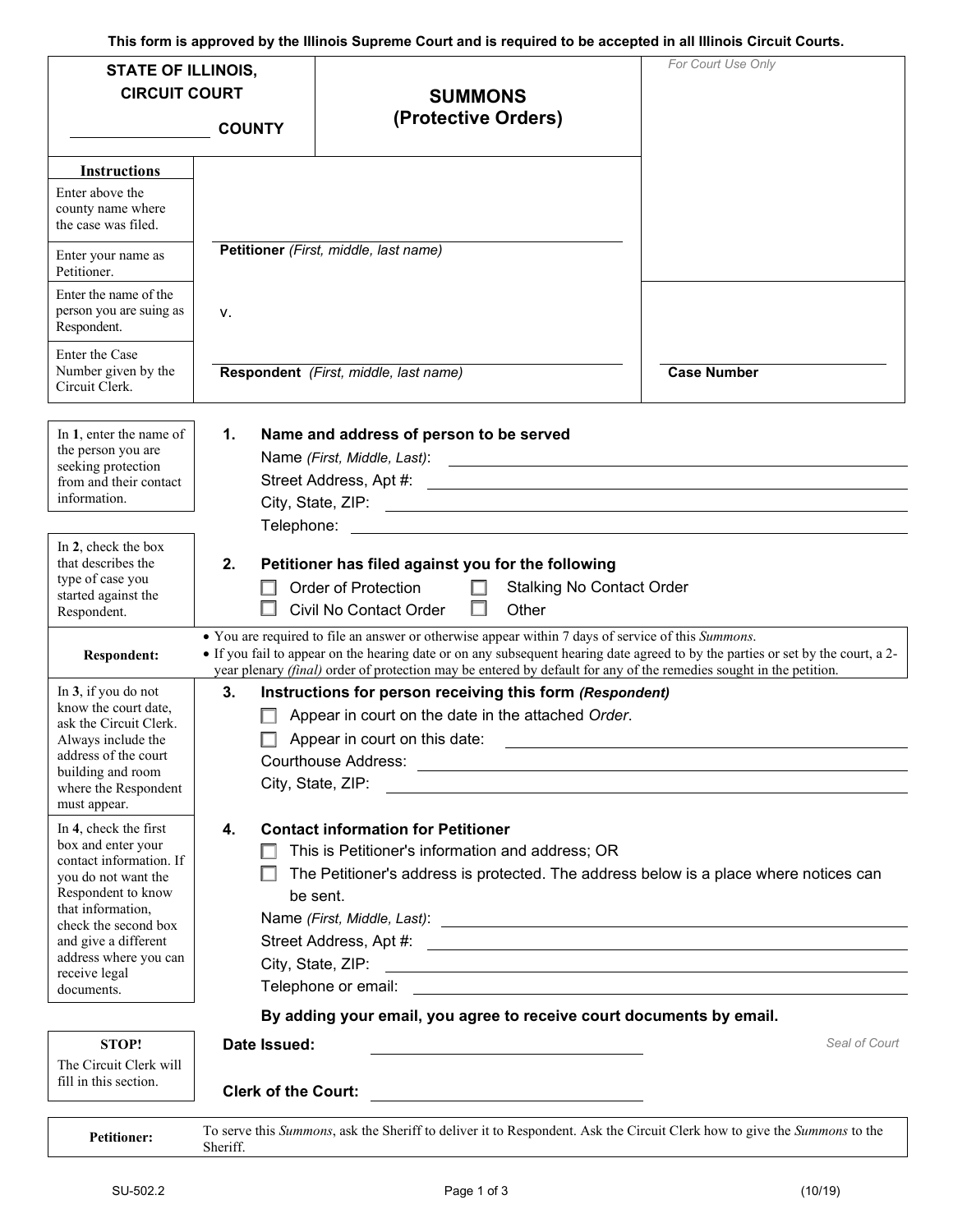|                                                                                                                                           |                                                | Enter the Case Number given by the Circuit Clerk:                                                                                                                                                                                                                                                                                                                                                                   |                                 |
|-------------------------------------------------------------------------------------------------------------------------------------------|------------------------------------------------|---------------------------------------------------------------------------------------------------------------------------------------------------------------------------------------------------------------------------------------------------------------------------------------------------------------------------------------------------------------------------------------------------------------------|---------------------------------|
| <b>STATE OF ILLINOIS,</b><br><b>CIRCUIT COURT</b>                                                                                         |                                                | <b>AFFIDAVIT OF SERVICE</b>                                                                                                                                                                                                                                                                                                                                                                                         | For Court Use Only              |
|                                                                                                                                           | <b>COUNTY</b>                                  | (Protective Orders)                                                                                                                                                                                                                                                                                                                                                                                                 |                                 |
| <b>Instructions</b>                                                                                                                       |                                                |                                                                                                                                                                                                                                                                                                                                                                                                                     |                                 |
| Enter above the<br>county name where<br>the case was filed.                                                                               |                                                |                                                                                                                                                                                                                                                                                                                                                                                                                     |                                 |
| Enter your name as<br>Petitioner.                                                                                                         |                                                | Petitioner (First, middle, last name)                                                                                                                                                                                                                                                                                                                                                                               |                                 |
| Enter the name of the<br>person you are suing as<br>Respondent.                                                                           | v.                                             |                                                                                                                                                                                                                                                                                                                                                                                                                     |                                 |
| Enter the Case<br>Number given by the<br>Circuit Clerk.                                                                                   |                                                | Respondent (First, middle, last name)                                                                                                                                                                                                                                                                                                                                                                               | <b>Case Number</b>              |
| STOP!                                                                                                                                     | <b>AFFIDAVIT OF SERVICE</b>                    |                                                                                                                                                                                                                                                                                                                                                                                                                     |                                 |
| The person who<br>served the Summons<br>(e.g., law)<br>enforcement or<br>special process<br>server) will fill in the<br>rest of the form. | 1.                                             | <b>Respondent information</b><br>Female<br>Male: $\Box$<br>Height: ___________ Weight: _____________ Race: __________________<br>City, State, ZIP: <u>contract and contract and contract and contract and contract and contract and contract and contract and contract and contract and contract and contract and contract and contract and contract and contract</u>                                               | Approx. Age: Hair Color: ______ |
|                                                                                                                                           | 2.<br>a.                                       | I certify that I served the Summons, Petition, and/or any Order issued in this case by<br>leaving a copy with Respondent personally                                                                                                                                                                                                                                                                                 |                                 |
|                                                                                                                                           | on this date:<br>at this address:<br><b>OR</b> | First, Middle, Last                                                                                                                                                                                                                                                                                                                                                                                                 | a.m. $\Box$ p.m.                |
|                                                                                                                                           | b.                                             | By leaving a copy of the Petition at the usual place of abode of the Respondent<br>with a person of the Respondent's family or a person residing there, of the age of<br>13 years or upwards, informing that person of the contents of the Summons and<br>also by sending a copy of the Summons in a sealed envelope with postage fully<br>prepaid, addressed to the Respondent at the Respondent's place of abode. |                                 |
|                                                                                                                                           | 3.<br>By:                                      |                                                                                                                                                                                                                                                                                                                                                                                                                     |                                 |
|                                                                                                                                           | a.                                             | law enforcement:<br>, Sheriff of<br>Sheriff's Name                                                                                                                                                                                                                                                                                                                                                                  | County<br>Name of County        |
|                                                                                                                                           | by<br><b>OR</b>                                | Deputy's Name Who Served                                                                                                                                                                                                                                                                                                                                                                                            | , Deputy                        |